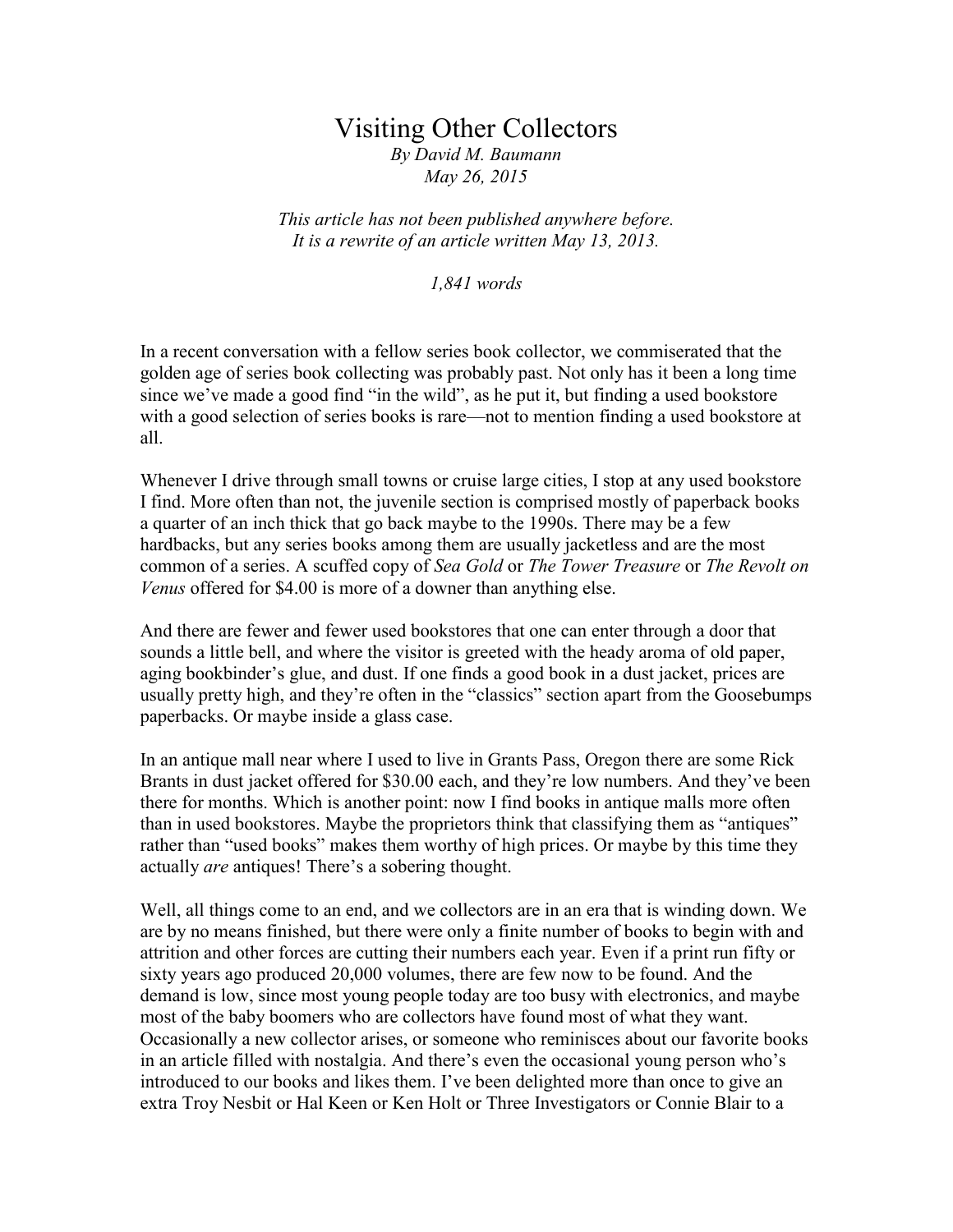twelve-year-old whose eyes grow big with wonder and gratitude. Just a couple of weeks ago I was asked to deliver a talk on series books to a middle school, and at the end offered a dozen or so books to kids as long as they *promised* to read them. And I was pleased at the number of hands that shot up! I had to use a game of chance to select the worthy recipients.

As I was reflecting on this article, it occurred to me that there is another pleasure associated with collecting besides entering an aromatic used bookstore suggestive of Amos Grice's general store in *The Mystery of Cabin Island*—and that's visiting other collectors and admiring their collections. If one could once enjoy seeing shelves of series books in a bookstore, there is a related pleasure in seeing shelves of series books in a collection. And I remembered that I have had the pleasure of doing so a good number of times in the nearly 27 years I've been a collector. Whenever I traveled on business or for pleasure, if possible I took the opportunity to visit collectors I had met or corresponded with, and ogled their collections. As I look back, I realize that I've been able to visit a good number of them.

The first fellow collector I visited was the late Hank Gravbelle, who lived not far from me in southern California. By prearrangement I called on him in the late 1990s. He had recently moved from a home to an apartment, and his collection was double shelved and still filled an entire room. I remember seeing hundreds of books in original dust jackets, and was most impressed by a complete collection of Hal Keen so jacketed. His wife avidly supported his hobby, making finds for him and occasionally giving him a volume or two as a gift.

I first visited Fred Woodworth in Tucson, Arizona, the worthy publisher of *The Mystery and Adventure Series Review*, in 2000, and breathed in the smell of his old books where they were neatly arrayed on shelves in a dim room, sharing the space with vintage printing equipment and a few cats. Bookbinder's glue and rollers were scattered across tabletops where he prints, glues, binds, trims, and otherwise makes or repairs books. Somehow the usually blistering heat of Tucson is kept outside Fred's cool workroom where his fanzines are printed, bound, and stapled. Books featuring Tom Quest, the Lone Ranger, Rick Brant, Ken Holt, *et al* range one wall.

In 2004 I visited Steve Servello in Waltham, Massachusetts, and stayed a night in his home in that suburb of Boston. As I recall, his collection began at the top of a stairwell, descended into the guest room, wound around a corner, and kept going into a basement: shelf after shelf of series and other collectible books in hardback and paperwork. I remember the Tarzan and Pellucidar series in one corner.

On the same trip I visited Jim Towey in West Granby, Connecticut, whose collection was housed in the lower reaches of his sprawling home. One room in particular was devoted to series books, every wall taken up with shelves of dust jacketed volumes, many of them scarce. More shelves lined corridors, and there was a workroom with even more books, including those he was working on for his reprints or restoration of dust jackets.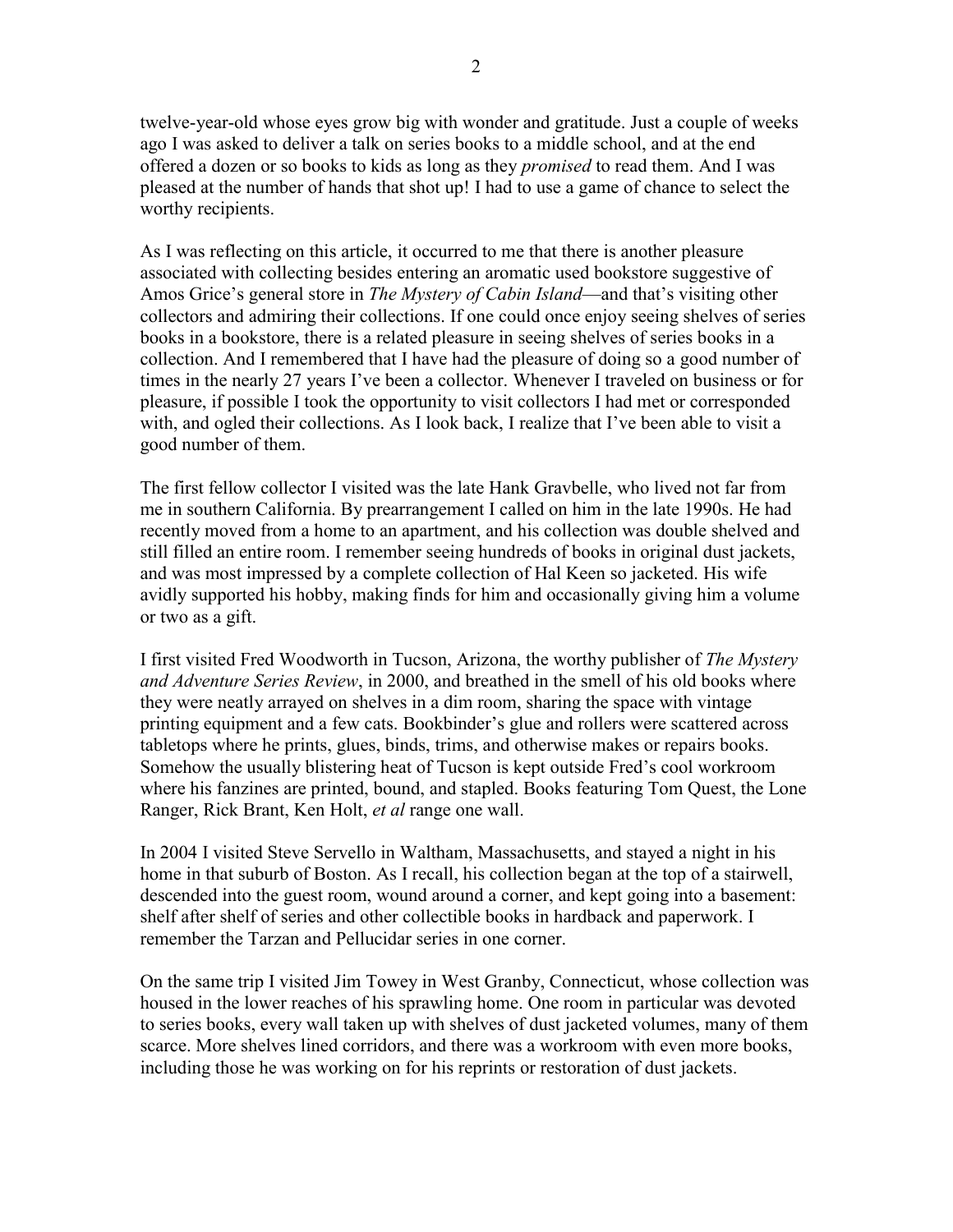On my way home on that same trip, I visited Jon Cooper near Knoxville, Tennessee. His collection is comparatively small but select. Only the best series. Jon has the distinction of having traded an extra copy of *Danger Below!* for a copy of *The Magic Talisman* to complete his Rick Brant collection.

On a business trip in 2007 I spent an afternoon with George Beatty near Philadelphia. Like Steve, George's collection was in the lower parts of his home, with shelves that wrapped around corridors, filled odd corners, and covered high walls. His workstation is above, however, where, like Jim, he repairs and recreates dust jackets. He also binds books, painstakingly putting together photocopies of ultra-scarce volumes to resemble the originals.

Driving north from the Beatty home I eventually came to western New York and had the joy of meeting and staying with Mark and Debbie Gibbons. Their guest room is rife with series books, as are other rooms in their home. There were series there I had never heard of but have since collected, such as Morgan Bay and the excellent Cherokee/Lookout Club series.

That same year I was in Wisconsin, and had the joy of staying a night with Steve and Barbara Romberger in Fond du lac. It was Steve who introduced the heretofore unknown Ted Wilford books to the series book world a few years ago. Steve and Barbara took me to maybe the largest repository of used books in the country—certainly *one* of the largest—at a farm not far from their home. Several entire large buildings are taken up with hundreds of thousands of used books. There are so many that it is very hard to make a find! Steve, however, over the years has made one incredible find after another, not only at this farm but in antique malls and book drives. His own collection, like Jon Cooper's, is relatively small but well chosen.

I visited Mark McSherry on his dairy farm in southern Wisconsin on the same trip. It was a terrific joy to get the tour of the farm, with a peacock named Poindexter butting me now and then as I lifted my eyes to see the top of the silo or nodded my head at the tractors. After the tour we went into Mark's living quarters where shelves of series books and science fiction classics fill his living room, workroom, and the room at the back.

James and Kim Keeline live in San Diego, just a hundred miles from where I used to live. One day in 2005 I took a half dozen people I had just gone camping with to visit them. Car trouble made us three hours late, so we missed the lunch that Kim had prepared for us. We showered at a truck stop and then arrived, late but clean. In his dining room James has several pieces of original artwork from series book covers on display, mostly Tom Swift Jr. Down the hall and to the right is an entire room dedicated to Stratemeyer books and memorabilia, beautifully arranged and categorized.

Most recently, in the spring of 2013, I visited Valerie and Evan Kramer in Port Orford, a small town on the coast of Oregon fifty or so miles north of the California border. I moved to southern Oregon in late 2012, and made a point of visiting the Kramers without too much delay. Valerie's books fill living quarters of the house and more: hallways are